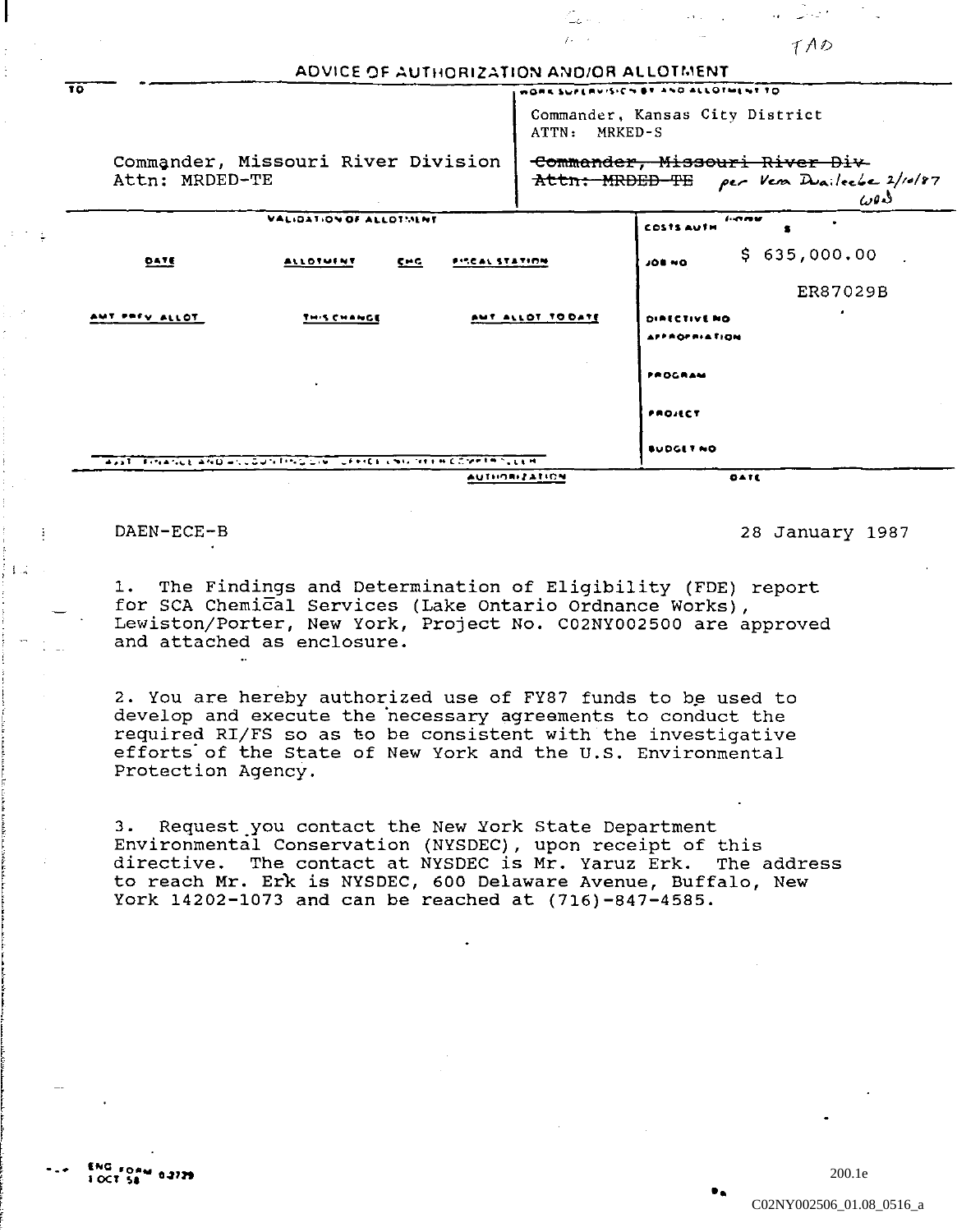4. Accounting and Reporting Instructions: All financial data on Defense Environmental Restoration Program funds managed by Field Operating Activities (FOAs) will be reported on a monthly basis via the Integrated Command Accounting and Reporting (ICAR)<br>System. In addition, you are required to be above to acco In addition, you are required to be above to account funds utilization and report by project and activity (i.e., Edited acceptance on the report of project and accepted (2000). requiring the above additional reporting requirements is under preparation. Use the following AMS code structure:

788008.21

FOR THE COMMANDER:

Im leme,

 $\sqrt{M}$ LLIAM N. McCORMICK, JR. ~~~hief, Engineering Division Directorate of Engineering and Construction